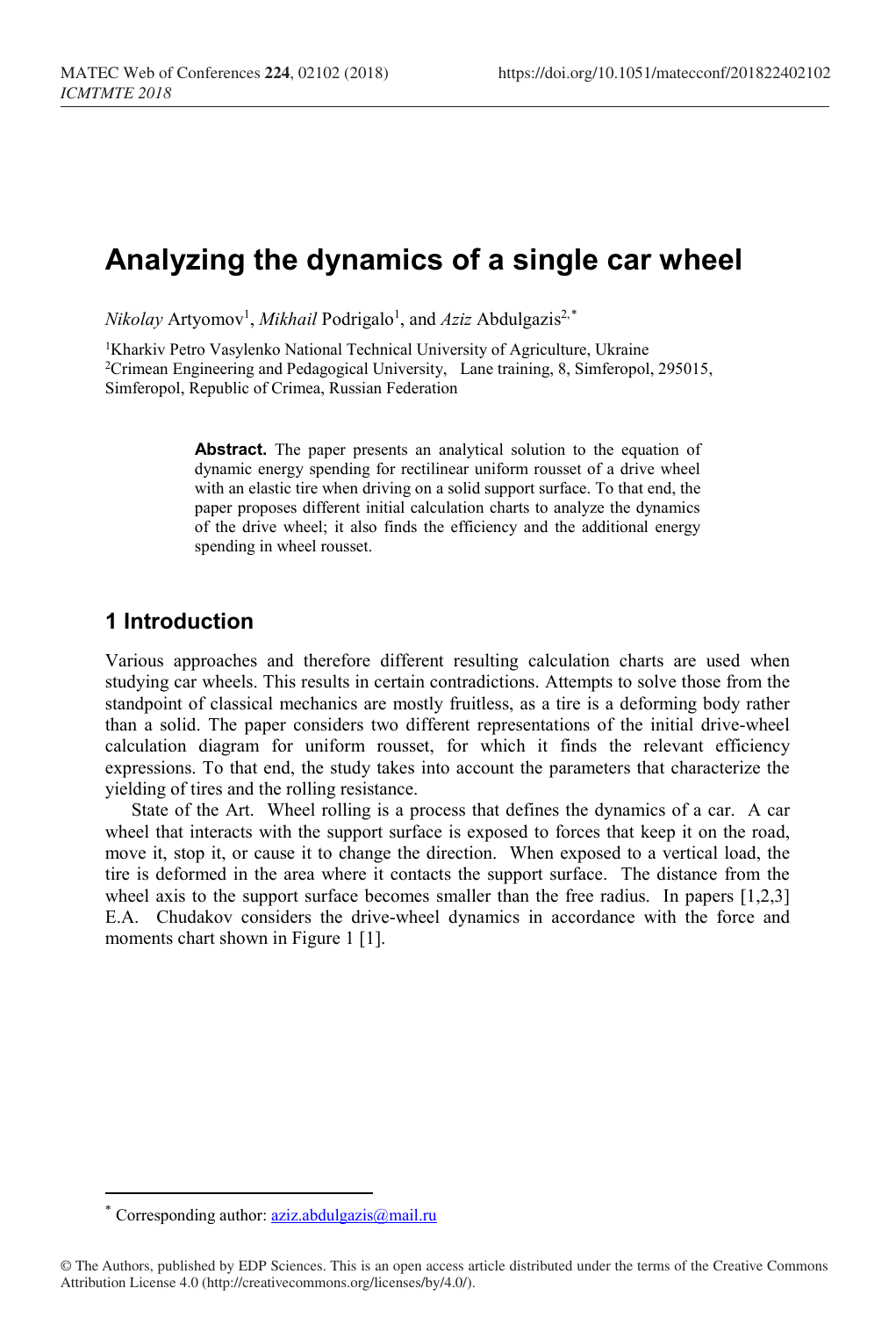

Fig. 1. Forces, moments, and reactions affecting the drive wheels of a car when rolling on a stiff horizontal surface;  $P_z$  is the normal load per wheel,  $R_z$  is the normal road-to-wheel reaction,  $R_x$  is the tangent road-to-wheel reaction,  $P_x$  is the car frame to wheel axis reaction,  $\omega_k$  is the angular velocity of the wheel,  $r_\theta$  is the dynamic radius of the wheel,  $M_w$ ;  $P_w$  are the moment and the force of air resistance,  $M_j$ ;  $P_j$  is the moment and force of inertia as applied to the wheel,  $a$  is the rolling friction coefficient (shift of the normal reaction *Rz*).

When studying uniform motion of a wheel,  $Mj = 0$   $\mu$  Pj = 0 The following studies have shown that the air resistance encountered in wheel rolling is negligible, and therefore the values *Mw*; *Pw* can be ignored. Papers [4,5] present equations of force and power planace for a uniformly rolling drive wheel, represented as follows:

$$
N_f = M_k \cdot \omega_k - P_k \cdot V_a \tag{1}
$$

$$
M_f = R_z \cdot a = M_k - R_x \cdot r_{\mu}, \qquad (2)
$$

where  $N_f$  is the power the wheel loses in rolling (rolling resistance power). There is a correlation between the linear wheel-axis velocity  $(V_a)$  and the angular velocity  $(\omega_k)$  of the wheel.

$$
V_a = \omega_k \cdot r_k \,, \tag{3}
$$

where  $r_k$  is the kinematic radius of the wheel.

Note that by introducing the concept opf dynamic  $(r_0)$  and kinematic  $(r_k)$  wheel radii [1,2,3] one can effectively reduce an elastic system (which a wheel with a pneumatic tire is) to a rigid system. By definition, the dynamic radius  $r<sub>π</sub>$  is the distance from the axis to the support surface, see Figure 1; therefore, it is directly measurable. The dynamic radius  $r_n$  is smaller than the free radius $r_{\text{cs}}$ , which means an increase in traction force and decrease in the linear velocity  $V_a$  as the tire is increasingly deformed when exposed to the increasing force  $Pz$ . The kinematic radius  $r_k$  can be found by indirect management provided the known values  $V_a$  and  $\omega_k$  from the equation (2).

$$
r_k = V_a / \omega_{\kappa}.
$$
 (4)

Therefore, one can argue that losses in energy in a tire depend on the losses in the axis motion speed  $V_a$ . This is typical of yielding systems. A solid has no such losses. Therefore, both the dynamic radius  $r_{\pi}$  and the kinematic radius  $r_{k}$  of a wheel depend on the deformation and the slippage of the tire in the wheel-to-road contact patch and can be used to find the efficiency of the wheel. In papers [4, 5] dividing the left-hand and the right-hand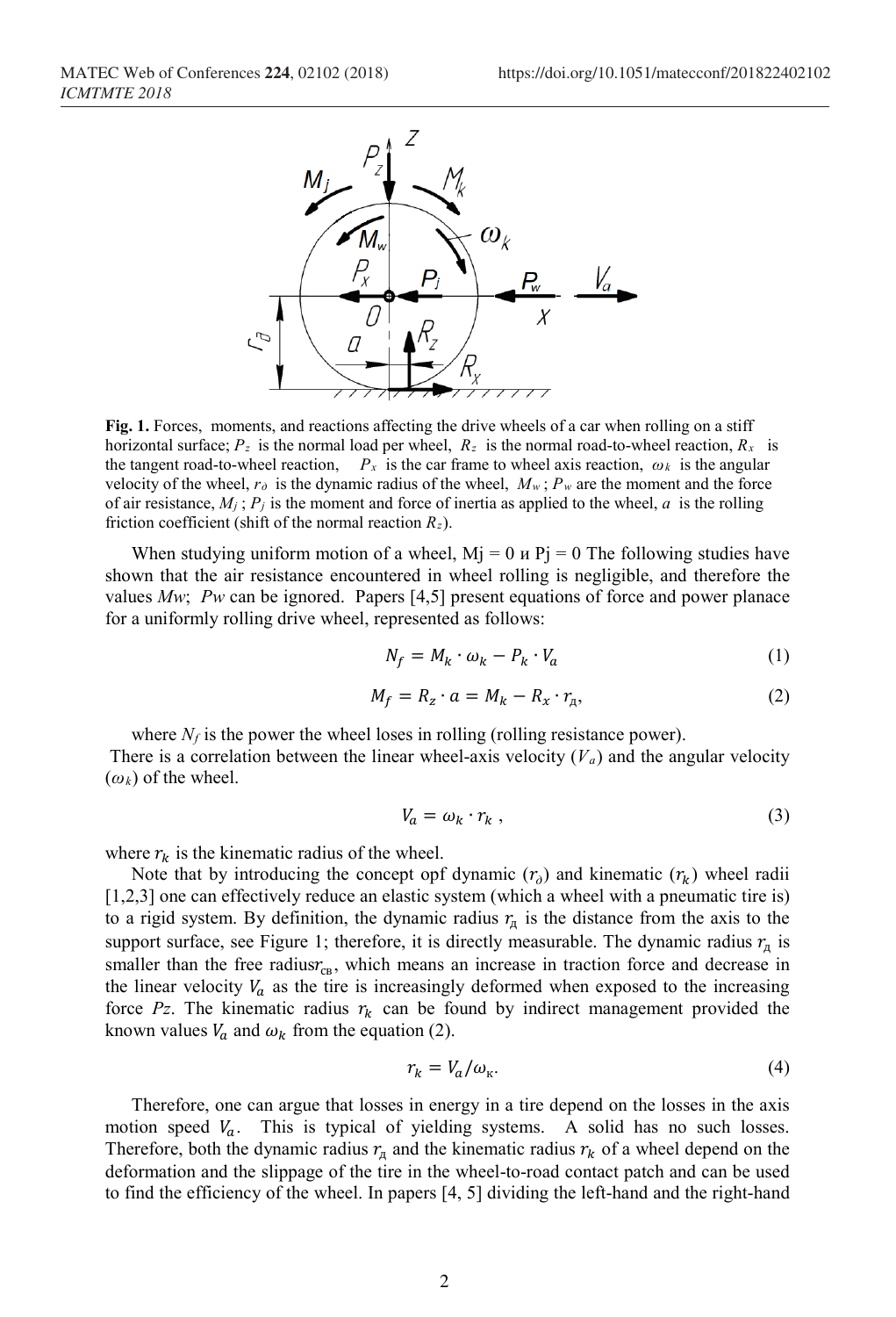parts off the equation (1) by  $\omega_{\kappa}$  while taking into account the expression (3) produces the force balance equation

$$
M_f = M_k - P_x \cdot r_k \tag{5}
$$

Since  $P_x = |R_x|$ , what makes the above force balance equation (5) different from the equation (2) is the use of the radius  $r_k$  instead of  $r_n$ . This is not an option, as the equation (5) is a dynamic rather than kinematic equation. The difference in the moments obtained from (2) and (5) respectively equals

$$
\Delta M_f = R_x (r_{\partial} - r_k) \tag{6}
$$

For a rigid zero-slippage wheel,  $\Delta M_f = 0$ , as  $r_\theta = r_\kappa = r_{\text{CB}}$ . Therefore, it is necessary to refine the force balance equation (1) and the power balance equation (2) for the drive wheel with due account of losses caused by tire yielding.

## **2 Research goal and statement of problem**

The research goal consists in finding the dynamic energy spending for rectilinear uniform motion of a drive wheel with an elastic tire when driving on a solid support surface. To that end, one has to solve the following problems: - propose output calculation charts to analyze the dynamics of the drive wheel; - find the efficiency and the additional energy spending of wheel motion.

## **3 Core contents of research**

The wheel of a car is an element of the car-road system; when finding its efficiency, one has to clearly classify all the forces into wheel-external and wheel-internal forces. Paper [7] considers a kinematic diagram of the car chassis, see Figure 2.



**Fig. 2.** Reducing the car frame to a replacement mechanism: 1 is the drive rocker (drive wheel), 2 is the idler rocker (idler wheel), 3 is the rod, 4 is the holder.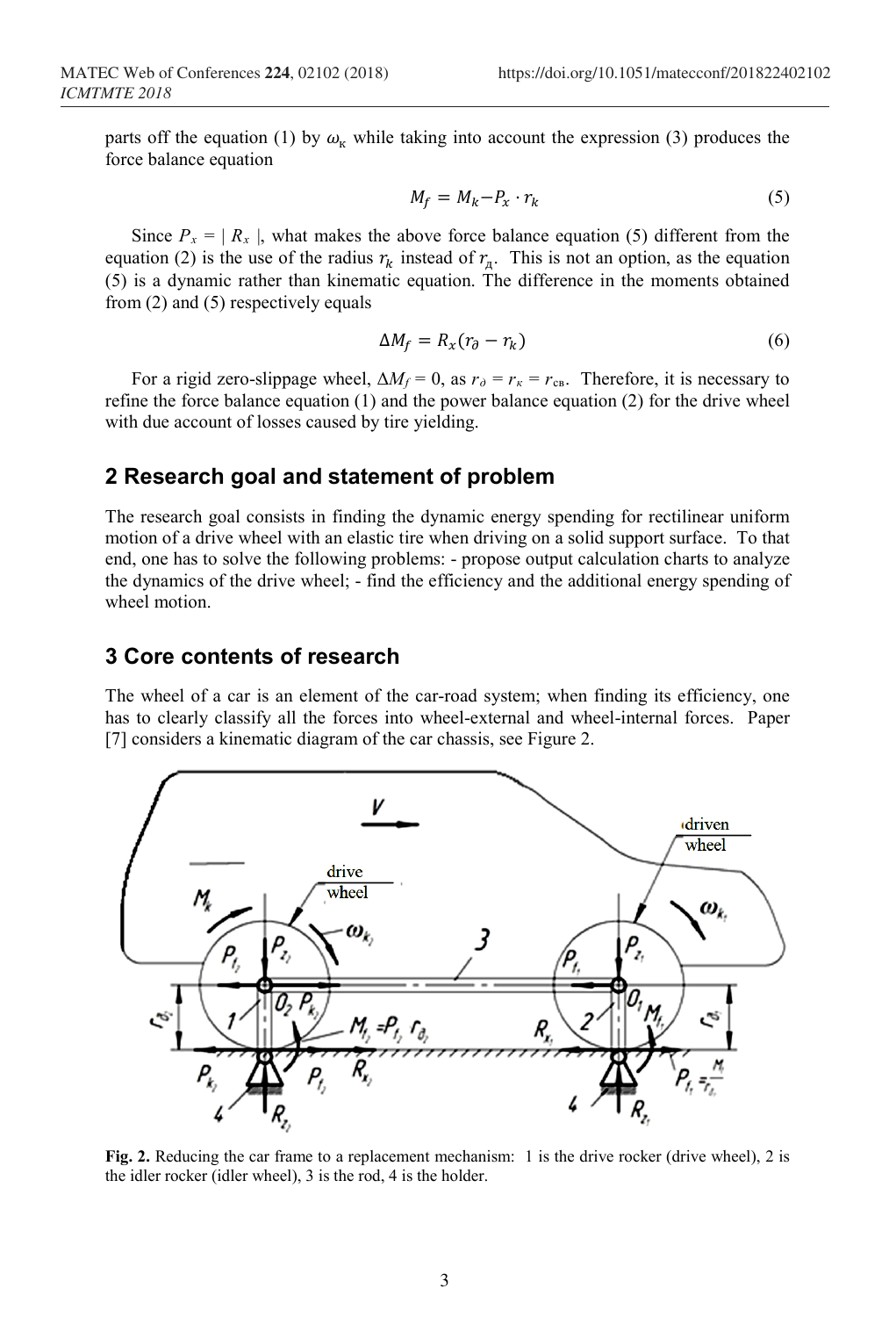When a kinematic chain with higher pairs is reduced to a kinematic chain with lower pairs [8], it becomes clear that the torque is a force external to the mechanism [7]. This is contrary to the popular belief [1,2,3,6] that the drive-wheel torque is an internal force, while the tangent reaction in the wheel-to-road contact patch is an external one. There emerges a question whether the moment of rolling resistance is external or external to the wheel as a link of a dual-rocker mechanism, see Figure 2. Two approaches are possible here.

Approach 1. By defining the wheel as the initial link in a dual-rocker mechanism, see Figure 2, we consider the kinematic wheel-holder pair an ideal pair [8]. In that case, the rolling resistance moment  $M_f$  can be considered an external force. Then the instantaneous (power) efficiency can be defined as

$$
\eta_k^{\text{MTH}} = \frac{P_k V_a}{M_k \omega_k} = \frac{P_k}{M_k} \cdot \frac{V_a}{\omega_k}.
$$
\n<sup>(7)</sup>

Given the equation (4) as well as the dynamic-radius expression

$$
r_{\partial} = \frac{M_k}{P_k} \tag{8}
$$

We obtain the final instantaneous-efficiency expression

$$
\eta_k^{\text{MTH}} = \frac{r_k}{r_\partial} \tag{9}
$$

In that case, the power-balance equation (1) is represented as

$$
N_f = \eta_k^{\text{MTH}} \cdot M_k \cdot \omega_k - P_x \cdot V_a \tag{10}
$$

By dividing the left-hand and the right-hand parts of the equation (10) by  $\omega_k$  and taking into account the equation (9), we obtain

$$
M_f = \frac{N_f}{\omega_k} \frac{r_k}{r_\partial} \cdot M_k - P_x \cdot r_k = \frac{r_k}{r_\partial} (M_k - P_x \cdot r_\partial). \tag{11}
$$

We then refinre and rewrite the power balance equation (2) as

$$
M_f = \eta_k^{\text{CHJ}} \cdot M_k - P_x \cdot r_\partial \tag{12}
$$

where  $\eta_k^{\text{can}}$  is the force efficiency of the wheel.

From the equation (12), we find

$$
\eta_k^{\text{CHJ}} = \frac{M_f + P_{\mathcal{X}} r_{\partial}}{M_k} \tag{13}
$$

From the equation (11), we find the wheel torque  $M_k$ 

$$
M_k = \frac{r_\partial}{r_k} \cdot M_f + P_\chi \cdot r_\partial \tag{14}
$$

By substituting the equation  $(14)$  into  $(13)$ , we obtain

$$
\eta_k^{\text{CHJ}} = \frac{M_f + P_X \cdot r_{\partial}}{r_R^2 M_f + P_X \cdot r_{\partial}} = \frac{1 + \frac{P_X \cdot r_{\partial}}{M_k}}{r_R^2 + \frac{P_X \cdot r_{\partial}}{M_f}}.\tag{15}
$$

It is clear from (15) that the force efficiency of a wheel depends on the rolling resistance moment  $M_f$ , which is a force external to the wheel. At  $M_f = 0$ ,  $\eta_k^{cm} = 1$ .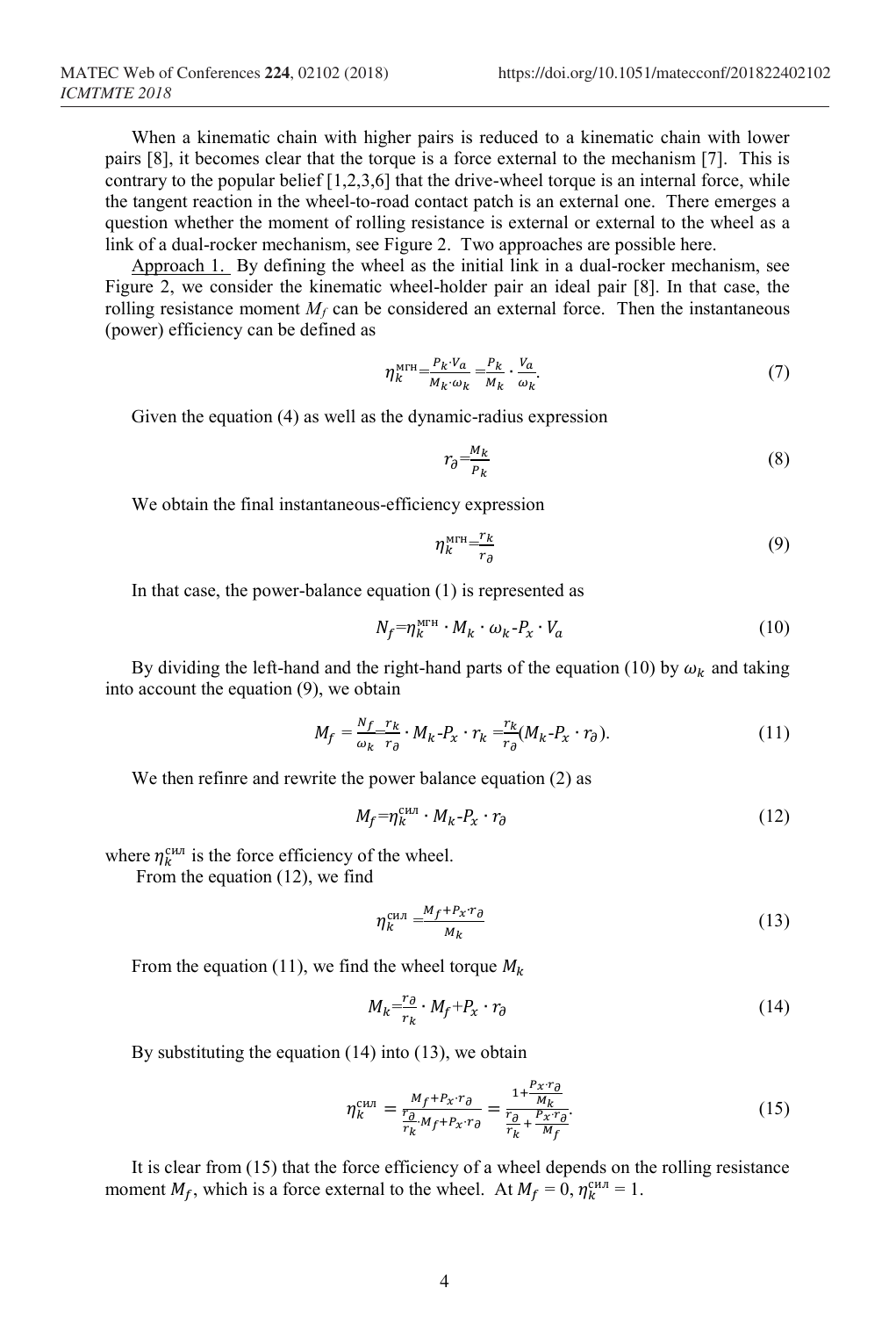$$
\eta_{\kappa}^{\text{MTH}} = \frac{P_{\chi} \cdot V_a}{M_k \cdot w_k} = \frac{\left(P_K - \frac{M_f}{r_{\partial}}\right) \cdot r_k}{M_k} = \frac{r_k}{r_{\partial}} \left(1 - \frac{M_f}{M_k}\right). \tag{16}
$$

The expression in brackets in the right-hand part of the equation (16) is a wheel efficiency component that takes into account the loss of energy to overcome the rolling resistance

$$
\eta_f = 1 - \frac{M_f}{M_k}.\tag{17}
$$

Therefore, the power balance equation can be defined as

$$
M_k \cdot \omega_k \cdot \eta_k^{\text{MTH}} = P_x \cdot V_a. \tag{18}
$$

By dividing the left-hand and the right-hand parts of the equation (18) by  $\omega_k$ , we obtain

$$
M_k \cdot \eta_k^{\text{MTH}} = P_x \cdot r_k. \tag{19}
$$

By substituting (16) into (19), we obtain

$$
M_k \cdot \frac{r_k}{r_\partial} \left( 1 - \frac{M_f}{M_k} \right) = P_x \cdot r_k. \tag{20}
$$

or

$$
M_k - M_f = P_x \cdot r_\partial. \tag{21}
$$

Rewrite the force balance equation as

$$
M_k \cdot \eta_k^{\text{c}} = P_x \cdot z_\partial \tag{22}
$$

from which it follows that

$$
\eta_k^{\text{CHJ}} = \frac{P_{\mathcal{X}} \cdot z_{\partial}}{M_k} \tag{23}
$$

By substituting 
$$
(21)
$$
 into  $(23)$ , we obtain

$$
\eta_k^{\text{CMI}} = \frac{P_x \cdot z_\partial}{M_f + P_x \cdot z_\partial} = \frac{1}{1 + \frac{M_f}{P_x \cdot z_\partial}}
$$
(24)

Analysis of results obtained by both approaches has shown that aside from energy spent to overcome the rolling resistance of the drive wheels, some losses are due to the tire yielding. This component can be defined as

$$
\eta_k^{\text{nu}} = \frac{r_k}{r_\partial} \tag{25}
$$

In Approach 1

$$
\eta_k^{\text{null}} = \eta_k^{\text{MTH}} \tag{26}
$$

Additional yielding-caused energy loss factor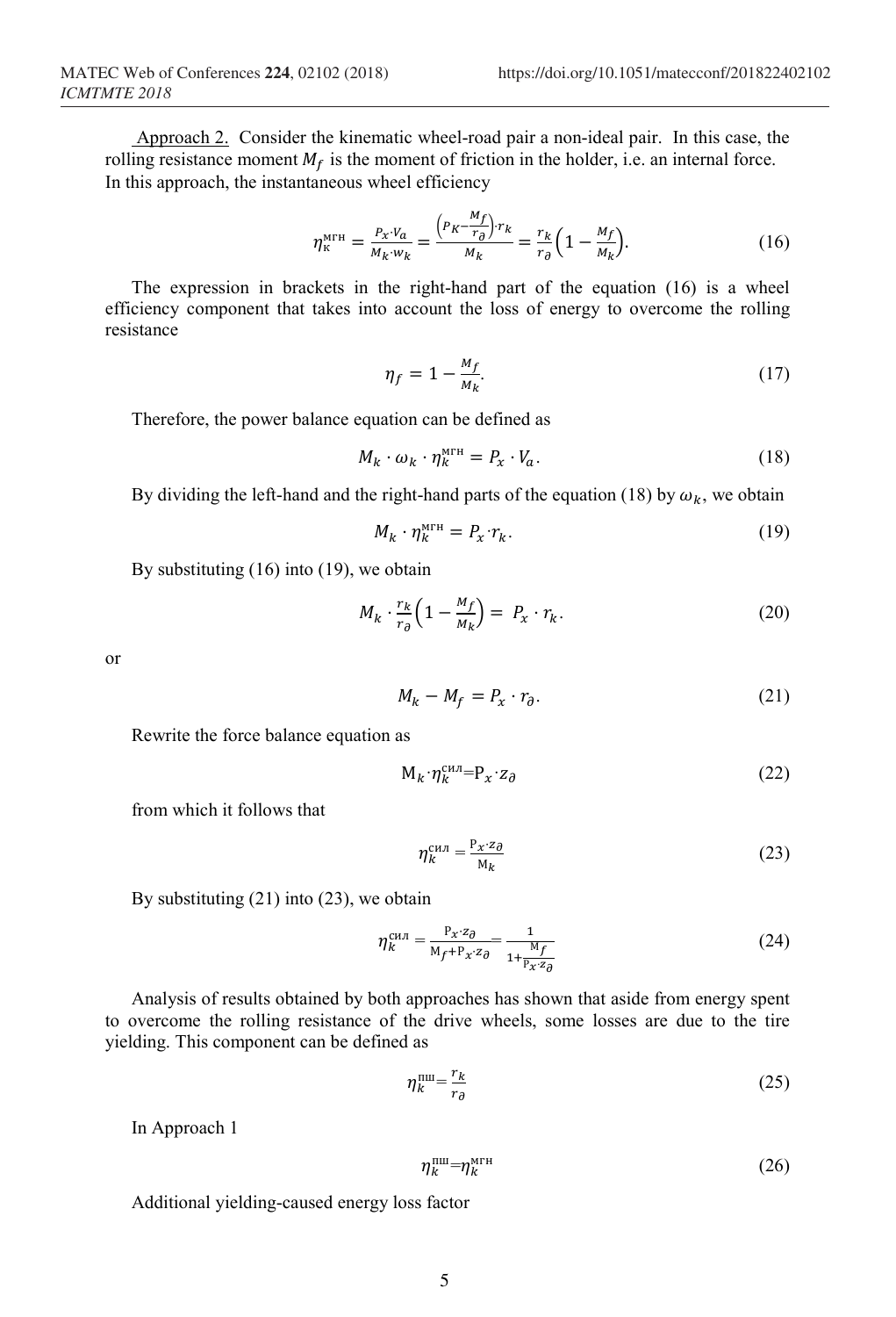$$
\Psi_k^{\text{nu}} = 1 - \frac{r_k}{r_\partial} \tag{27}
$$

Let us define the additional losses in power on the basis of (27)

$$
\Delta N_k = M_k \cdot \omega_k (1 - \frac{r_k}{r_{\partial}})
$$
\n(28)

Thus, we have obtained analytical expressions that can be used to find the drive-wheel efficiency as well as additional energy losses due to tire yielding.

#### **3 Conclusions**

1. Classical approach to writing the drive-wheel power and force balance equations for uniform car motion results in certain contradictions. Those are due to regarding the wheel as a solid.

2. The effect of the yielding of tire as the main load-bearing wheel component manifests itself in the effect of the kinematic-to-dynamic radius ratio. The ratio equals the efficiency component that takes into account tire yielding.

3. When analyzing the dynamics of a single drive-wheel of a car, two approaches are possible. In the first approach, the road-wheel kinematic pair is assumed to be ideal, whereas the rolling resistance moment is assumed to be an external force. In the second approach, the kinematic pair is assumed to be non-ideal, the rolling resistance moment is the internal friction moment.

4. Additional power losses are due to tire yielding and become greater at smaller values of the ration  $\frac{r_k}{r}$ .  $r_{\partial}$ 

#### **References**

- 1. Chudakov Ye. A. *Car Theory(Teoriyaavtomobilya)* (Moscow: ONTI NKTPUSSR, 1935)
- 2. Chudakov Ye. A. *Car Theory (Teoriya avtomobilya)* (Moscow: Mashinostroyeniye, 1940)
- 3. Chudakov Ye. A. *Car Theory (Teoriya avtomobilya)* (Moscow: Mashinostroyeniye, 1950)
- 4. V.A. Petrushov, V.V. Moskovkin, A.N. Yevgrafov *Power Balance of a Car (Moshchnostnoy Balans Avtomobilya)* (Moscow: Mashinostroyeniye, 1984)
- 5. V.I. Kopotilov, L.B. Parkhomenko, *Analysis of Force and Power Balance Equations for the Drive Wheel of a Car (Analiz uravneny silovogo i moshchnostnogo balansa vedushchego kolesa avtomobilya,* Oil and Gas in Western Siberia: Proceedings of the International Scientific-Technical Conference. Vol. 3. Design, Construction, and Operation of Oil-and-Gas Transport and Storage Systems. Road Traffic Problems of the Oil-and-Gas Complex. TYUIU; Editor-in-Chief P.V. Yevshin. — Tyumen: TYUIU, P. 206–209 (2015)
- 6. Gredskul A.B., *How Wheel Rolling Resistance Affects Car Braking (Vliyaniye soprotivleniya kacheniyu koles na protsess tormozheniya avtomobilya)*, Road Transport. Republical Interagency Scientific-Technical Proceedings. Issue **22**, Kyiv: Tekhnika, P. 96—101 (1985)